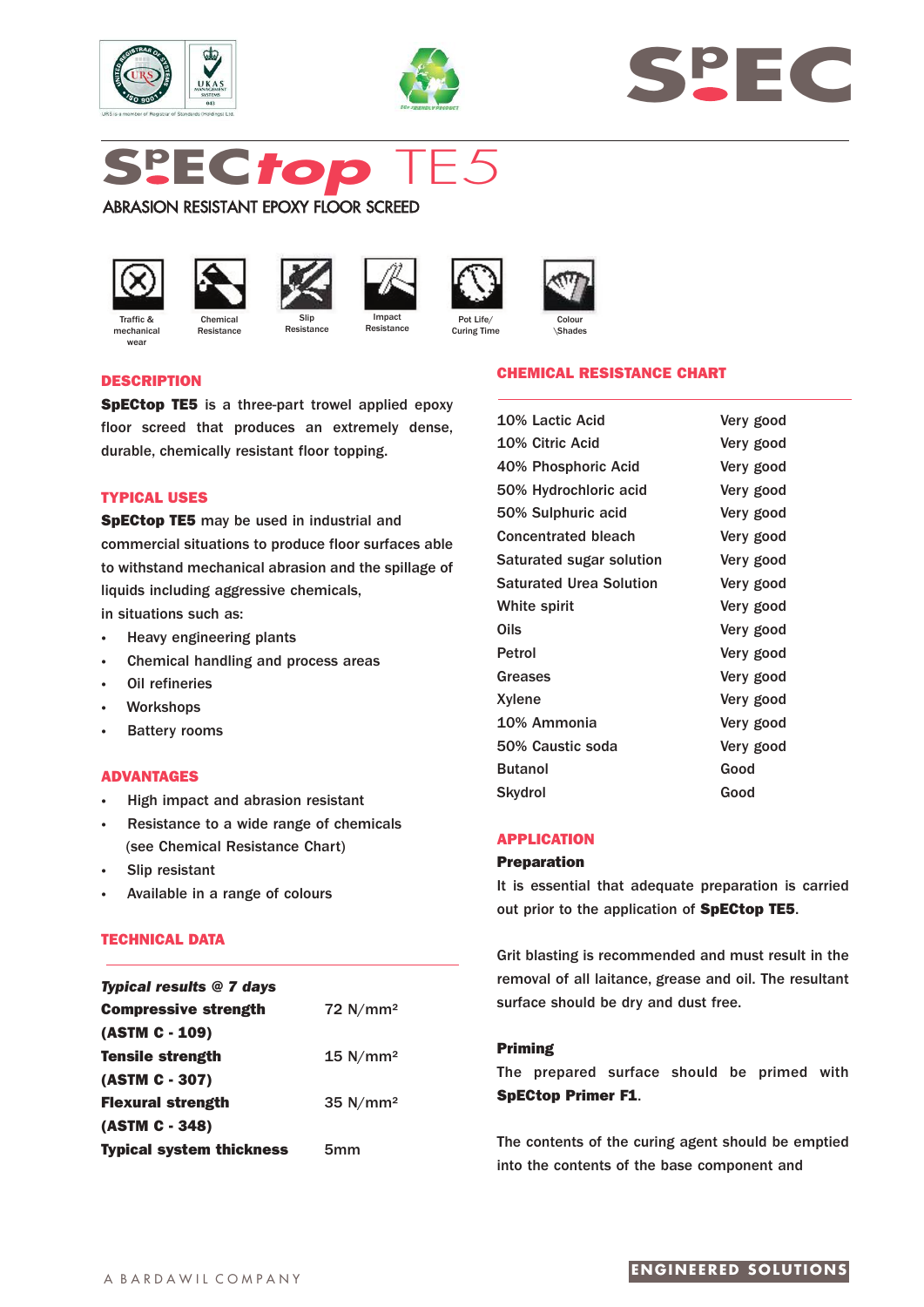stirred with a spatula until the product appears uniform.

The mixed primer should then be applied to the prepared substrate by a stiff brush at 10-15m²/litre. Do not over apply.

If the primer appears to be absorbed into the surface easily, it will be necessary to apply a second coat once the initial coat is tack-free.

The primer must be tacky whilst applying **SpECtop TE5**.

# **Mixing**

**SpECtop TE5** is supplied as a three-component kit consisting of a base component, a curing agent and a bag of selected aggregate.

Both of the liquid components should be briefly stirred to ensure that any settlement products are fully suspended.

The most convenient methods of mixing are by using a slow speed, heavy-duty electric drill and a 25 litre steel pail as the mixing vessel or by using a Cretangle or Mixal type mixer.

## 1. Heavy duty drill and steel pail



Premix base and hardener in the base component tin and then place mixed material in steel mixing pail. Using the slow speed heavy duty drill, start mixing while slowly adding the filler component.

Mix for 5 minutes.

#### 2. Cretangle or Mixal mixer

Empty the contents of the aggregate bag into the mixing vessel and pre-blend for a few minutes. Add the contents of the curing agent tin into the base component. To ensure that all of the curing agent is removed, the insides of the tin should be carefully scraped. The products should then be mixed thoroughly until the material appears homogeneous.

Add the mixed base resin and curing agent to the preblended aggregate and mix for at least 3 minutes, stopping the mixer and scraping down the mixing vessel as necessary.

#### **Application**

Spread the mixed product onto the tacky primer using a wooden float to achieve a uniform thickness. **SpECtop TE5** can be laid at a thickness range of between 3-10mm (typically 5mm).

The wooden float should be used for initial levelling and smoothing of the screed to ensure that the surface remains open to allow air release during compaction. Once levels and compaction are achieved a steel float should be applied to provide the final sealed surface.



# $\Omega$ 20 10 20 30 40

temperature °C

#### **EQUIPMENT CLEANING**

All equipment may be cleaned of uncured material using **SpECtop Cleaning Fluid**.

# **PACKAGING & YIELD**

**SpECtop TE5** 12 litres @ 5mm thickness: 0.20m²/litre

# A BARDAWIL COMPANY **ENGINEERED SOLUTIONS**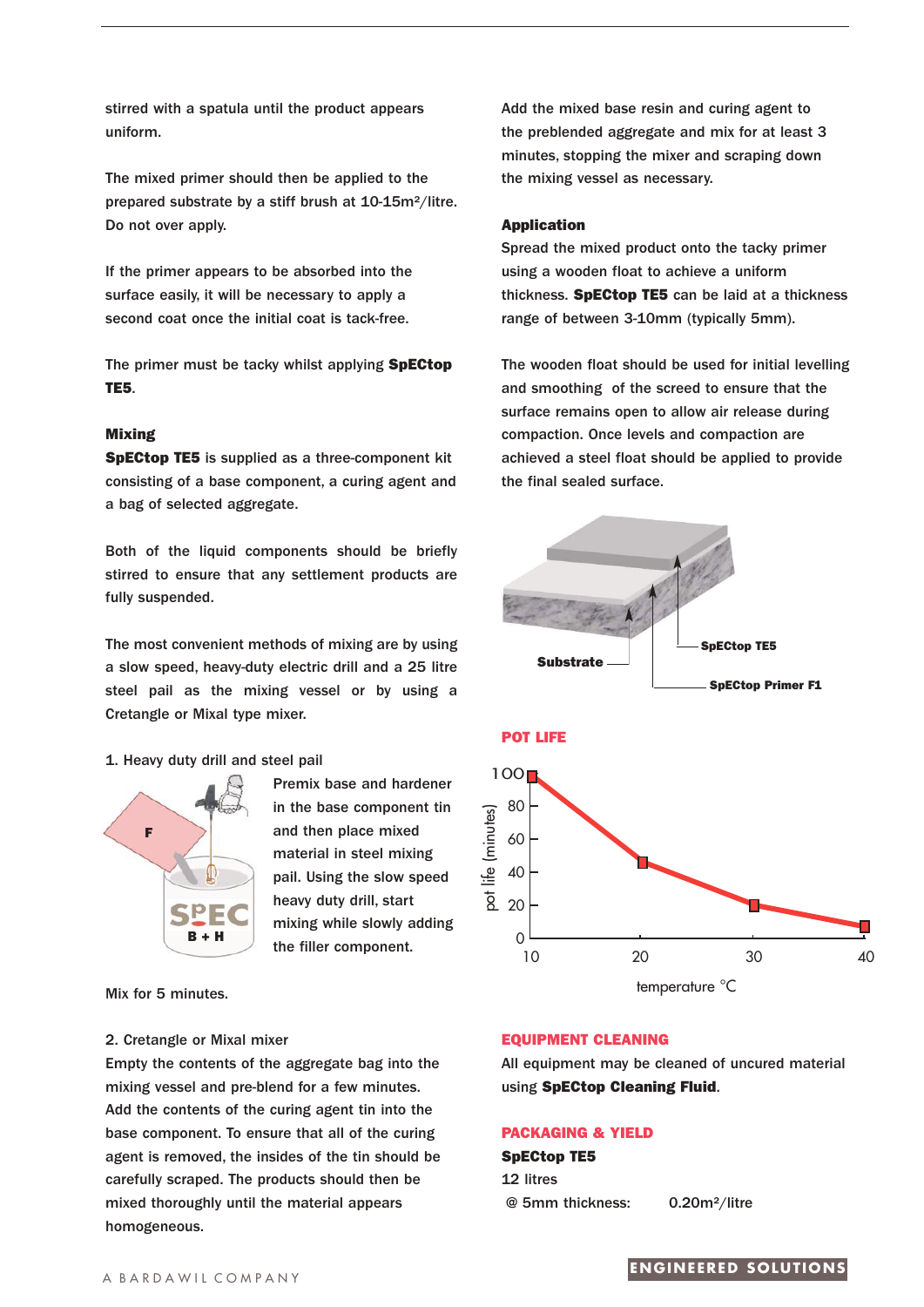# **SpECtop Primer F1**

@ 10-15m²/litre 1 litre pack gives 10-15m² 5 litre pack gives 50-75m²

# **APPLICATION TEMPERATURE RANGE**

| Minimum | $5^{\circ}$ C  |
|---------|----------------|
| Maximum | $35^{\circ}$ C |

At temperatures above the quoted maximum the pot life will be reduced.

# **STORAGE AND SHELF LIFE**

When stored in a cool environment, in original unopened containers, the material has a shelf life of 12 months.

# **HEALTH AND SAFETY**

Contact with skin and eyes should be avoided. It is essential that adequate ventilation is provided and all personnel avoid inhaling the vapours produced. If working is necessary in a confined area it is strongly recommended that sealed respiratory equipment is utilised.

# **Eye Contact**

Rinse with copious amounts of clean water and seek medical attention.

# **Skin Contact**

Rinse with copious amounts of clean water followed by thorough cleaning with soap and water.

DO NOT USE SOLVENTS

**Ingestion** Seek immediate medical attention.

DO NOT INDUCE VOMITING

# **FLAMMABILITY**

# **SpECtop Primer F1** and **SpECtop Cleaning Fluid**

are flammable. Do not expose to naked flame or other ignition sources.

## **FLASHPOINT**

| <b>SpECtop TE5</b>            | $>150^{\circ}$ C |
|-------------------------------|------------------|
| <b>SpECtop Primer F1</b>      | $>60^{\circ}$ C  |
| <b>SpECtop Cleaning Fluid</b> | $>40^{\circ}$ C  |